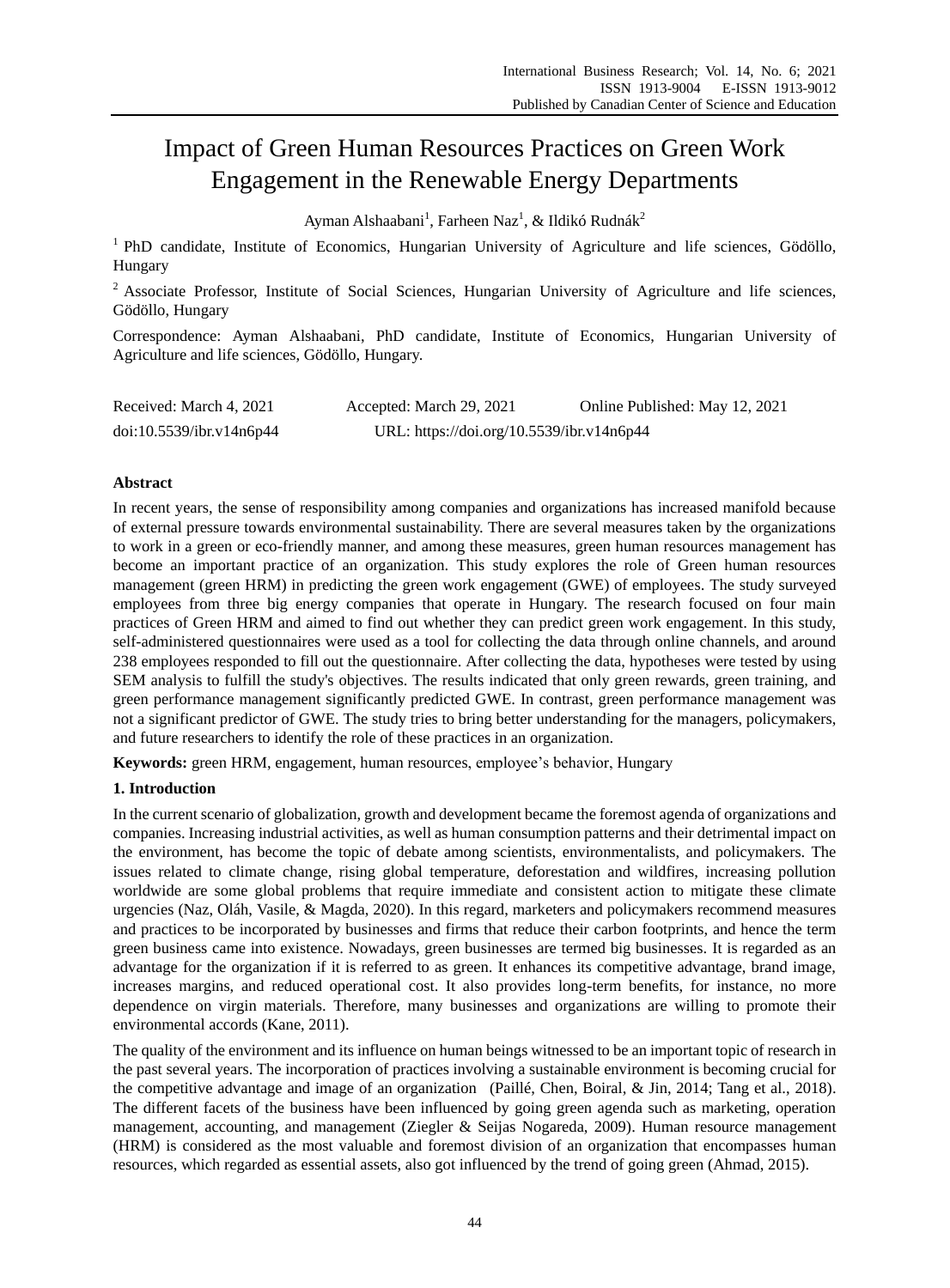There is a shift in the strategies and concerns of organizations in the direction of sustainable and green-orientated motives. In this regard, the human resource management (HRM) managers are bound to restructure their goal and enhance their practices with the incorporation of green management methods, which will create improvement in the way of their basic HRM methods (Alshaabani & Rudnak, 2020; Ángel del Br ó, Junquera, & Ordiz, 2008). It was proposed by Pham, Paillé, and Halilem (2019) that HRM can measure and affect the behaviours of employees in terms of sustainability-associated attitudes, behaviours, motivation, and awareness. Hence, organizations can use HRM in order to develop or generate effective eco-friendly practices (Renwick, Redman, & Maguire, 2013), while it can be accomplished through the different activities of human resources that intend to bring into practice the policies of green human resource (Renwick, Redman, & Maguire, 2008).

Many studies have proved that for environmental management initiatives the involvement of employees in green practices is essential (Jabbour, Santos, & Nagano, 2008), and it will further contribute to the improved competitive advantage and environmental performance (Kim, Kim, Choi, & Phetvaroon, 2019). In terms of green performance behaviours, it is believed that green HRM can influence the performances of employees related to environmental aspects (Chaudhary, 2020). In a study conducted by Zoogah (2011), Green Human Resources Management (green HRM) was defined as the utilization of the HRM policies, practices, and philosophies in order to encourage the sustainable usage of the resources involved in a business and prevent any detrimental impact on the environment. In the past few years, environmental management and green practices became a fundamental and important part of many organizations. Considering this, the green behaviours of employees are regarded as one of the strategies of an organization to attain sustainability goals and to enhance its environmental performance (DuBois & Dubois, 2012). Green behaviours can be defined as the behaviours exhibited by employees that can affect the environment in a positive way (Unsworth, Dmitrieva, & Adriasola, 2013).

Also, the behaviours of employees that encourage the environmental management practices at their office are referred to as green behaviours (Dumont, Shen, & Deng, 2017). It is considered that the green behaviour of employees is the fundamental evidence that there is effective execution of green practices and policies in the organization. It is believed that green human resources management (green HRM) methods are a necessary HRM policy to encourage green employees and to increase their awareness towards environment. The activities of green HRM to promote environmental management involve numerous functions like green recruitment, green rewards, green performance appraisal, and green training (Dumont et al., 2017; Renwick et al., 2013; Tang et al., 2018). The practices of green HRM are used as a means to forecast distinct green behaviours among employees (Halawi & Zaraket, 2018), for instance, environment-friendly actions of employees (Kim et al., 2019) , green official behaviour, and organizational citizenship behaviour (Opatha & Arulrajah, 2014), along with green work engagement (GWE) (Aboramadan, 2020). GWE is defined as "the energy an employee puts in his green work-related tasks, the willingness to exert efforts at the green level, and the green work's absorption level." (Aboramadan, 2020, p.4).

For the execution and creation of green practices, HRM provides a significant role and it also indicates its involvement in green work engagement. Hence, it can be assumed that to achieve better work efficiency, increased employee engagement, and reduced cost, the GHRM is an important environment-friendly initiative (Ranasinghe & Welmilla, 2020). In this regard, an initiative has been taken in order to investigate the influence of green HRM procedures to analyse the GWE among the employees working in three different energy companies. The study has been conducted in Hungary, and the reason to choose the energy sector located in Hungary is that the targeted companies have renewable energy departments and the studied green HRM practices are being performed in their departments. The researchers employ the perceived GHRM measures to evaluate their impact on analysing the GWE in the context of Hungary. The green HRM related research has prospered in the past several years including numerous studies done in different industries, for instance, hospitality and tourism (Luu Tuan, 2017), automobile industry (Chaudhary, 2019), and information and technology (Ojo & Raman, 2019). Although, very few studies determined GWE with green HRM as a predicting variable (Aboramadan, 2020). Hence, this study attempts to fulfill the research gap by exploring the impact of each green HRM practice individually on GWE among the employees of selected renewable energy departments in Hungary. The goal of the study is to explore the effect of green HRM practices to enhance the GWE among employees. To analyse the data and to evaluate the relationship between the variables, structural equation modeling (SEM) has been used.

# **2. Literature Review**

#### *2.1 Green HRM Practices*

Green HRM is referred to as the combination of practices that HRM uses like recruitment and selection, performance appraisal, training and development, and reward systems to attain the organization's green objectives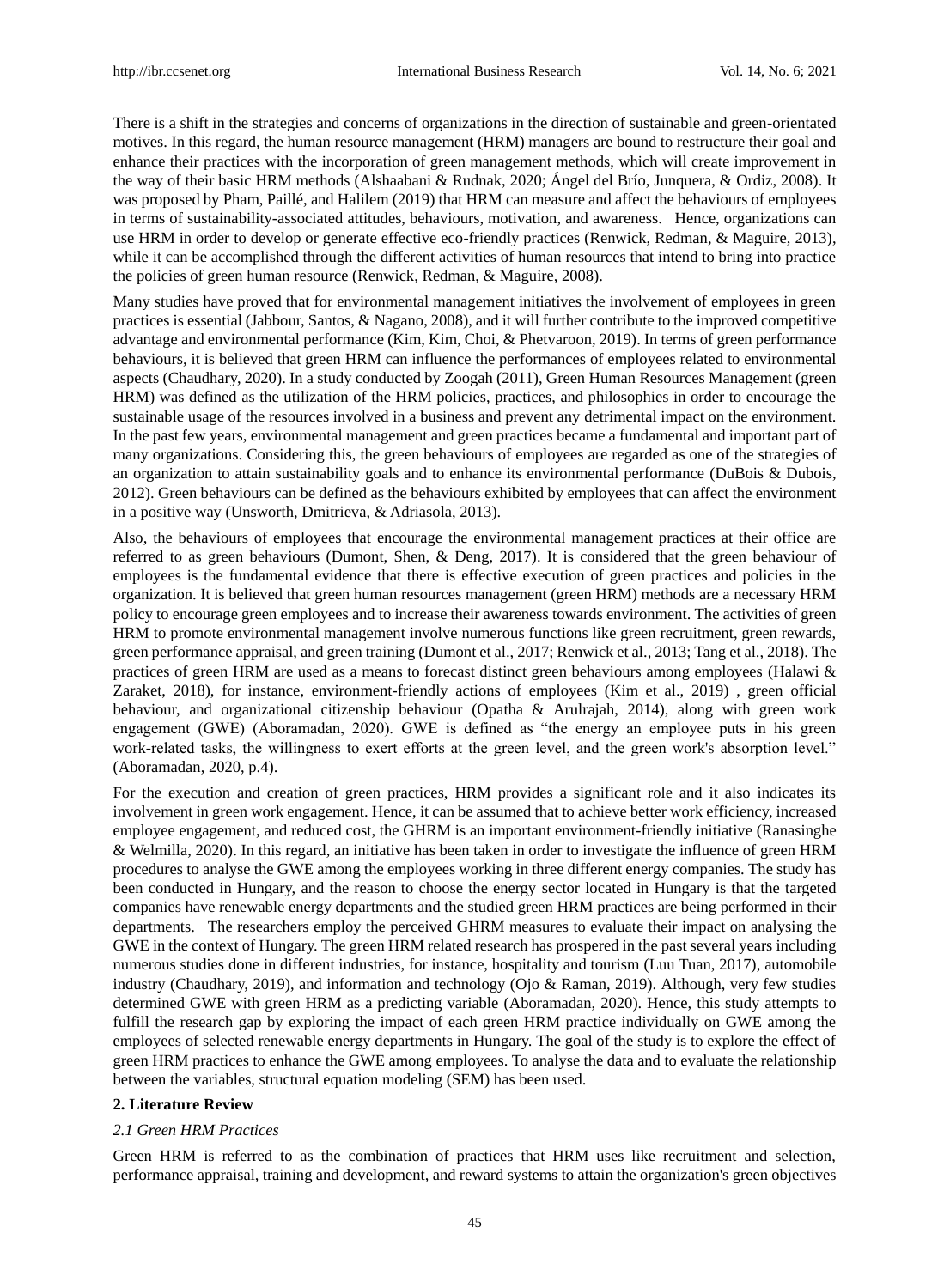(Haddock-Millar, Sanyal, & Müller-Camen, 2016). To achieve environmental goals, green HRM is used as a green strategy by organizations (Yusoff, 2016), and also to make an ecological balance and protect the environment it regarded as a part of green management of an organization (Goswami & Ranjan, 2015). Green HRM describe as to "the systematic, planned alignment of typical human resource management practices with the organization's environmental goals" (Jabbour, 2013, pp. 147–148). According to Opatha and Arulrajah (2014), green HRM referred to it as *"all the activities involved in development, implementation and on-going maintenance of a system that aims at making employees of an organization green. It is the side of HRM that is concerned with transforming normal employees into green employees so as to achieve environmental goals of the organization and finally to make a significant contribution to environmental sustainability. It refers to the policies, practices and systems that make employees of the organization green for the benefit of the individual, society, natural environment, and the business."p.104.*

Green HRM practices focus on improving the workers' abilities, information, and behaviors to achieve environmental objectives. Furthermore, to gain progressive improvements between operational employees and leaders related to the environmental procedures along the organizations' value-chain that permit to lessen waste, spare power, and assets (Arulrajah, Opatha, & Nawaratne, 2015). Previous scholars contend that the way in which human resource management is rendered green is subjective to all HRM practices such as, job description and analysis, training development, selection and recruitment, performance management, and rewards and pay (Renwick et al., 2013). The main green HRM practices that this research will study are:

#### 2.1.1 Green Training

Green training is *"a practice that focuses on development of employees' skills, knowledge, and attitudes, prevents deterioration of EM (environment management) related knowledge, skills, and attitudes. Activities that educate employees about the value of EM, train them in working methods that conserve energy, reduce waste, diffuse environmental awareness within the organization, and provide opportunity to engage employees in environmental problem-solving."* (Zoogah, 2011, p.133). Providing green training for the employees and managers is important for organizations to change the attitudes and behaviors of its employees and managers to become green (North, 1997). It has a significant relationship with creating green behavior between employees (Zoogah, 2011). Green training plays an important role in making the employees' well prepared for challenges and changes in the workplace, motivating them to be more engaged in their job Jabbar and Abid (2015). Green training also indirectly enhances employees' engagement by enhancing the employees' work motivation toward participating in green activities, which eventually assist in creating organizational employee engagement systems (Curkovic, Melnyk, Handfield, & Calantone, 2000). Green training practices are also important to improve the employees' engagement for the newly hired employees (Jyoti, 2019).

#### 2.1.2 Green Reward System

Rewards seek to attract, retain, and motivate employees who could achieve the best performance. They also seek to motivate employees to gain new skills, knowledge, and actions that lead to attaining organizational goals (Jerez-Gómez, Céspedes-Lorente, & Valle-Cabrera, 2005). Rewards are considered important tools in linking corporate interests with persons' interests. Rewards can change employees' focus toward the essential segments of their job and inspire them to give their best (Jackson, Renwick, Jabbour, & Muller-Camen, 2011). When an organization uses green job performance appraisal for its employees, it tends to reward the employees with some green rewards and pensions, which help establish green performance management (Aktar & Islam, 2019). Green rewards were described as "the implementation of a system of financial and non-financial rewards for employees with a distinct potential to contribute to environmental management" (Jabbour et al., 2010, p.1058). These definitions were proved by (Jackson et al., 2011), who found that monetary and nonmonetary rewards play a unique role in assisting environmental management activities. And when employees participate in these environmental activities, they tend to have higher green behaviors (Chaudhary, 2020). Different studies have found a relationship between green rewards and employees' engagement in an environmental context (Aktar & Islam, 2019). Green rewards and pensions systematically motivate employee engagement positively (Ahmed, AlZgool, & Shah, 2019; Daily & Huang, 2001; Renwick et al., 2013). According to Ahmad when organizations apply green reward systems in their HRM process, a preferred green behaviours will promote among their employees, furthermore, their employees may be more engaged in the decision making process when their managers ask their opinions related to the green objectives (Ahmad, 2015).

## 2.1.3 Green Performance Management

According to Ahmad (2015), performance management is defined as " *the process by which employees are prompted to enhance their professional skills that help to achieve the organizational goals and objectives in a*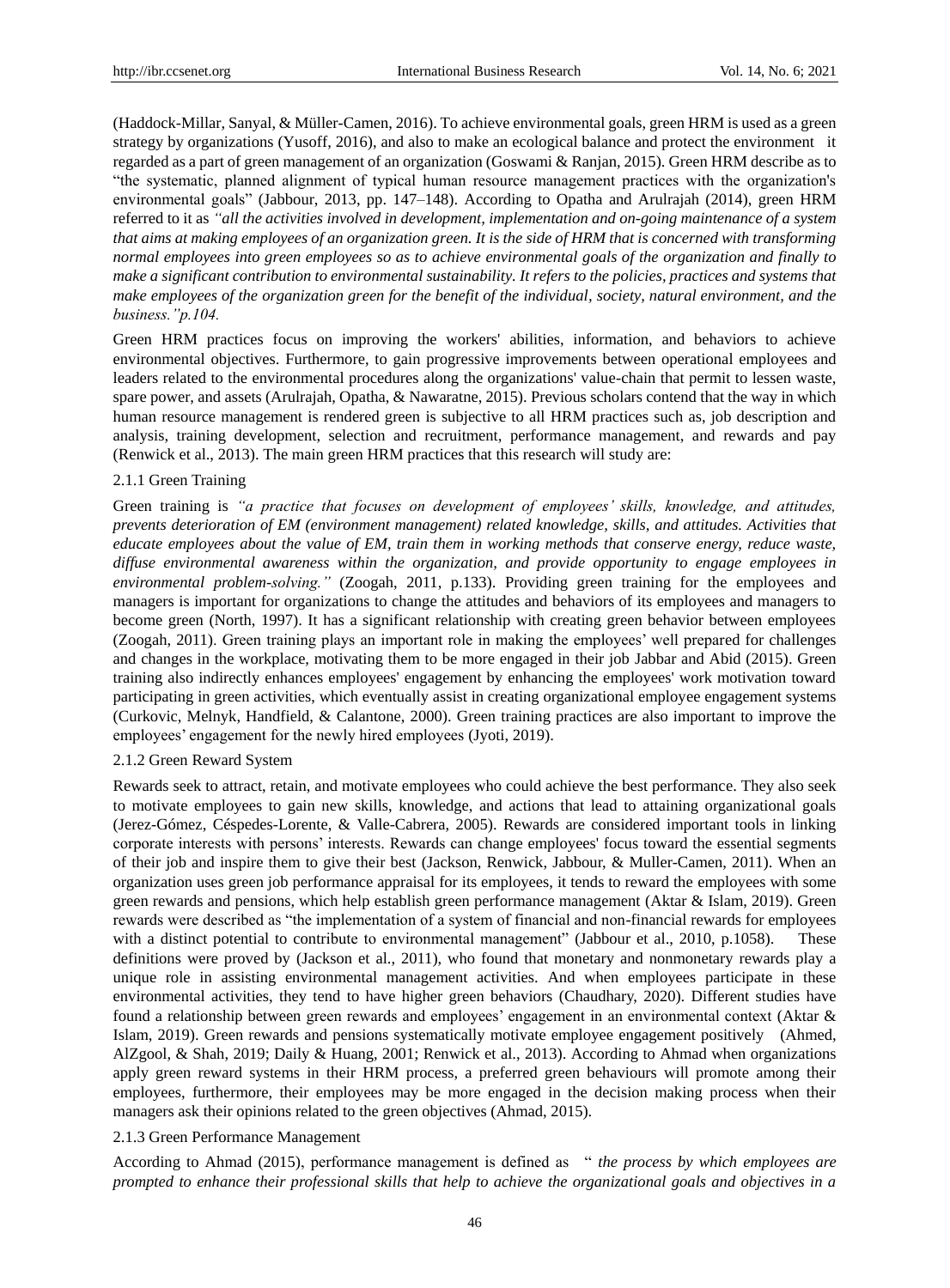*better way*" p6. With environmental management influencing the global business strategies of the organizations, the performance management is also positively influenced by the green wave. Hence, some of the companies make a standard for the environmental goals and evaluate the contribution of the employees for environmental management, and these companies make it as a criteria for the employees in the performance appraisal program (Ahmad, 2015; Jabbour, 2011). Green performance management systems encourage employees and improve their abilities to accomplish green organizational objectives in a better way (Ahmad, 2015). And this can be done through green performance assessment, which is defined as "the appraisal and registration of employees' environmental performance throughout their careers in a company and provides them with feedback about their performance to prevent undesirable attitudes or reinforce exemplary behavior" (Jabbour et al., 2010, p. 1057). Effective green performance management systems provide efficient feedback for employees and assist the organization's environmental objectives with continuous improvements (Jackson et al., 2011).

Engaging employees in the decision-making for the green activities help in enhancing employees' performance. And when a performance management system is rewarding green activities, it helps in building green performance . Besides, when employees are conscious of the green HRM practices applied in their organization, they are more engaged in decision making and more motivated to achieve high green performance (Jabbar & Abid, 2015; Renwick et al., 2013). When an organization engages all its employees in different segments of work and support them to participate in green HRM practices, it can achieve its green objectives (Jabbar & Abid, 2015).

#### 2.1.4 Green Recruitment and Selection

Attracting first-class employees is a major challenge for HR in their fight to attract talents. As a result of the rapidly increased environmental awareness, a recruiting company's green reputation and image play a fundamental role in recruitment motives. The people who are seeking employment prefer those organizations that are closer to their personal beliefs, and green values are among the most common values, especially for young generations, for this, some employers are adopting Green HRM practices to help in building this green image (Renwick et al., 2013). According to Ahmad (Ahmad, 2015), green recruitment can be referred as *"The process of hiring individuals with knowledge, skills, approaches, and behaviors that identify with environmental management systems within an organization."(p.6).*

There are three categories for green recruitment that are set by (Tang et al., 2018): (a) green employer branding, (b) candidates' green awareness, and (c) green measures utilized to entice applicants. They indicated that green awareness of the candidate could support organizations in achieving their objectives regarding environment; on the other hand, green employer branding can help in attracting the potential talented workers; green criteria are important in evaluating and selecting employees based on their green values. Recruiting candidates with green awareness opens doors for companies to induct highly skilled employees who are mindful of sustainable methods and are already used to know the basics of sustainability principles (Ahmad, 2015).

According to (Jabbour et al., 2010), green selection refers to the "selection of people committed and sensitive to the environmental issue, with a potential contribution to the environmental management of a company" (p.1057). therefore, environmental management-oriented organizations should select people with high commitment and sensitivity toward environmental issues (Jabbour, 2011).

## *2.2 Green Work Engagement*

Work engagement can also reflect the employees' cognitive commitment, emotional attachment, and behavioral drivers to develop the person's aggregated aspects of role performance (Saratun, 2016). Other researchers focused on work engagement as a positive state of mind like (Schaufeli, Salanova, González-romá, & Bakker, 2002), who defined work engagement as "a positive, fulfilling, work-related state of mind that is characterized by vigor, dedication and absorption" (p. 74). Vigor is characterized as the high level of enthusiasm and great spirit whilst at work in one's organization or workplace, also to be able to give sufficient energy to the job by the employee, besides the determination an employee shows to confront the obstacles at work. On the other hand, dedication implies to broaden the challenging feelings an employee might experience at work, which is complemented by the feelings of pride, passion and support at the workplace. While absorption refers to being completely focused and immensely engaged in one's work, as time quickly passes and he or she feels that time is flying while at work and find it difficult to separate oneself from work (Schaufeli et al., 2002). The level of connection of employees to their work in terms of emotionally, cognitively and physically refer to Engagement.

Depending on what was mentioned, Green employee engagement could be described *as "the energy an*  employee puts in his green work-related tasks, the willingness to exert efforts at the green level, and the green *work's absorption level."* (Aboramadan, 2020, p.4).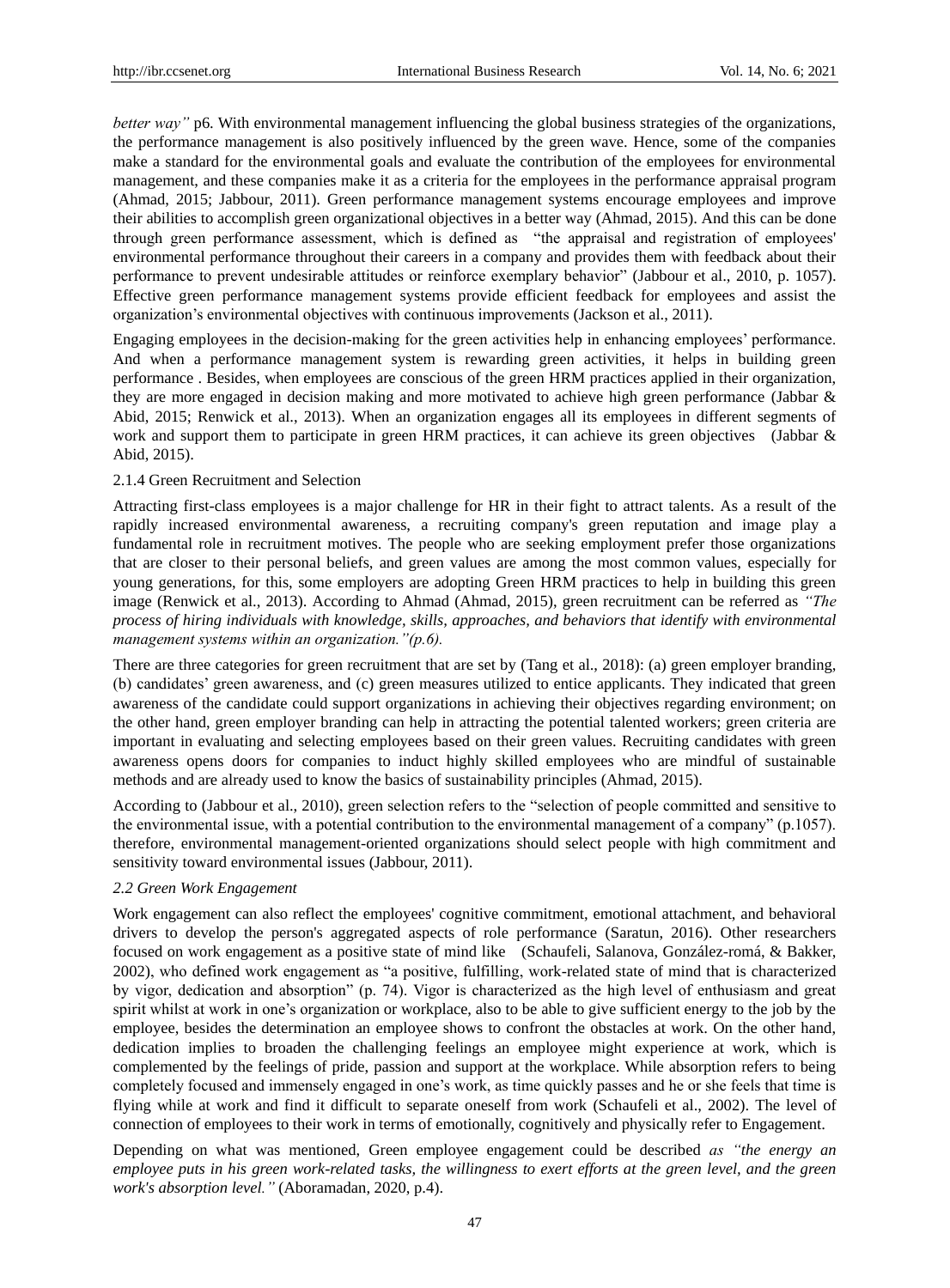## *2.3 Green HRM and GWE*

Having green HRM practices would promote green objectives and encourage positive work behaviors (Hobfoll, 2001; Jabbar & Abid, 2015). Organizations with good green HRM practices like green reward (GR), green performance management (GPM), green training (GT), green selection and recruitment (GSR) , and green employment relations (GER) can affect employees' behaviors toward being green (Rani & Mishra, 2014; Renwick et al., 2013). Similarly, Cantor, Morrow, and Montabon (2012) found that green work engagement results from supervisors' support and good human resources management practices like green rewards and green training. This goodness in Green HRM will motivate employees, enhance their skills to demonstrate constructive green behaviors, and persuade them to establish new ideas and to come up with new solutions at the green level (Aboramadan, 2020). Green HRM can also have a motivational role in both extrinsically and intrinsically in supporting the employees' development and adding to their career aspirations as an accomplishment, which will promote the dedication toward work between the employees (Bakker Arnold & Demerouti, 2008) and especially GWE (Aboramadan, 2020; Arasli, Nergiz, Yesiltas, & Gunay, 2020). Similarly, Cantor et al. (2012) found that green work engagement results from supervisor's support and human resource management practices like green rewards and green training. A vital outcome of GHRM is GWE because such practices are evaluated by employees as constructive impacts and events in an organization (Ari, Karatepe, Rezapouraghdam, & Avci, 2020). Moreover, it was found that GWE could mediate the impact of GHRM on green individual behaviors on green individual behaviors (Ababneh, 2021), green pro-environmental behaviors (Ari et al., 2020), in role green behavior and extra-role green behaviors (Aboramadan, 2020)

From an environmental sustainability viewpoint, GWE is very important for organizations' environmental sustainability; this engagement can result from obtaining a green reward system, green training, and supportive management behaviors, which creates commitment of employees toward green activities (Welmilla & Ranasinghe, 2020). Green HRM practices can also influence green employees' engagement through having sustainability goals and corporate social responsibility within organizations (Casey & Sieber, 2016).

Based on this, the researchers set one hypothesis, with four sub-hypotheses to achieve the study objectives:

H1: Green HRM significantly predicts GWE.

To test this hypothesis, the researchers set four sub-hypotheses:

- H1-1 Implementing green rewards can predict GWE significantly.
- H1-2 Implementing green performance management can predict GWE significantly.
- H1-3 Implementing green training can predict GWE significantly.
- H1-4 Implementing green selection and recruitment can predict GWE significantly.

## **3. Research Methodology**

#### *3.1 Sampling Method*

In this study, the targeted population was the employees of three big energy companies which deal with renewable energy and are operating in Hungary. These three companies have its branches inside and outside of Hungary and dealing with energy sector with different products. In the HR departments of each of these companies the green HRM practices are being applied, and each of these companies have renewable energy department. The study was focused on the employees of these departments because mostly these employees perceived green practices in comparison to the employees of other departments as clarified by the HR supervisors of the companies.

The questionnaire was sent as an electronic form to the employees along with a cover letter stating the study's purpose with the help of the HR department of respective companies. The data was collected between January to March 2020; the study used self-administered questionnaires with closed-ended items to gather data. In total, 450 questionnaires were distributed. Out of 450 questionnaires, only 238 responses were received, complete and valid. Later the data were automatically generated in an Excel sheet and manually entered in the SPSS database, and ready to use in the study analysis.

#### *3.2 The Instrument*

The questionnaire consisted of three parts. The first section of the questionnaire consists questions regarding employee's personal characteristics like gender, age, job tenure, and job level.

The second section had 13 items covering the four studied dimensions of Green HRM; this section was adapted from previous studies (Jabbour et al., 2010; Tang et al., 2018). These 13 items were distributed to cover four factors (green training, green recruiting and selecting, green performance, green rewards). The third part of the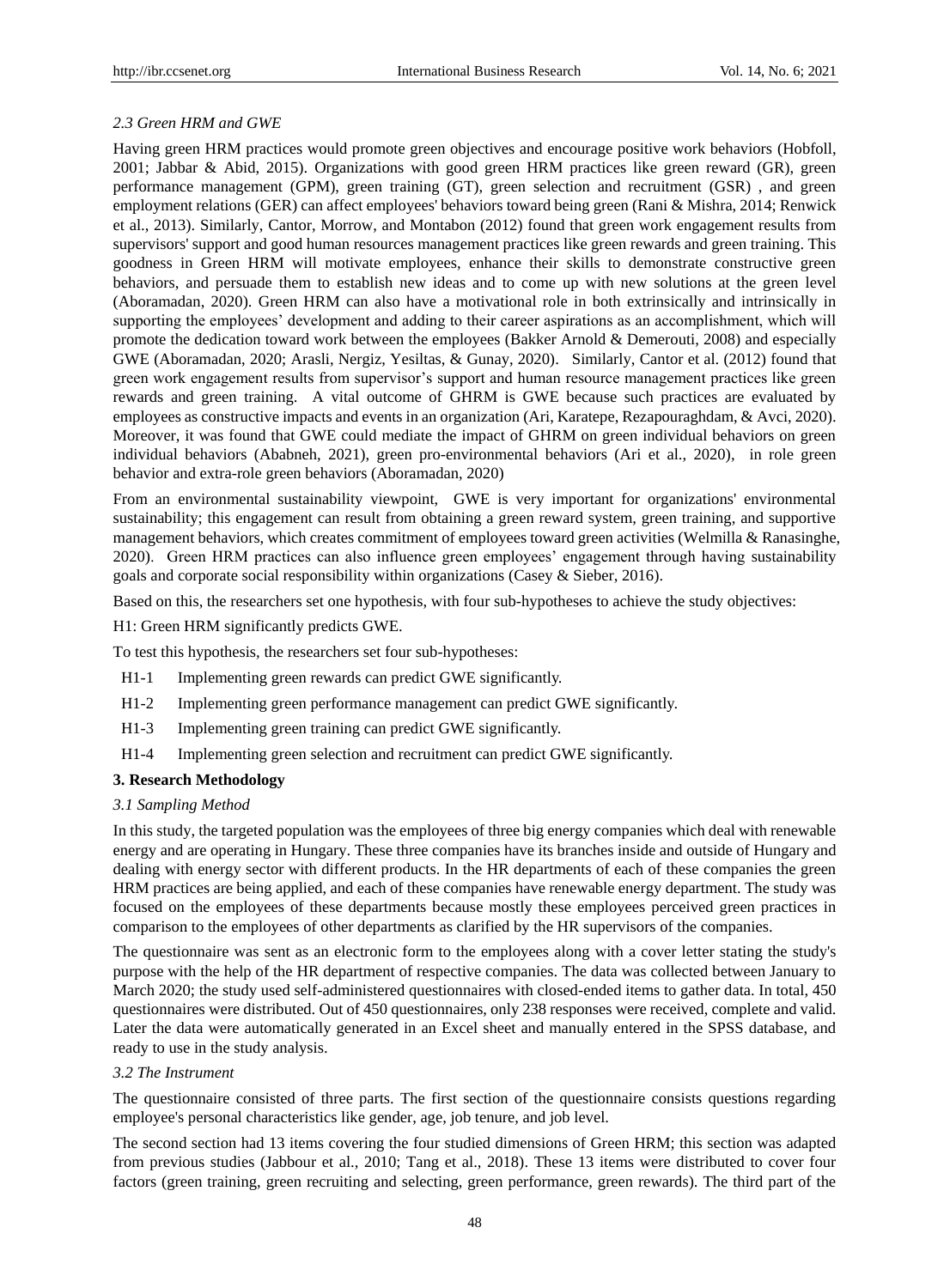questionnaire was about GWE using six items adopted from the study (Aboramadan, 2020). In the second section, five-point Likert scale-based questions were used with values ranging from 1 to 5 symbolizing totally disagree to totally agree, respectively. Whereas, in the third section, seven-points Likert scale-based was used with range of values (1 is totally disagree to 7 totally agree). Table 1 shows the scales of the independent and dependent variables of the study.

Table 1. The study's variables scale

| <b>Dimension</b>                | <b>Items</b>                                                                                                                                     |  |  |  |  |
|---------------------------------|--------------------------------------------------------------------------------------------------------------------------------------------------|--|--|--|--|
|                                 | Independent variables                                                                                                                            |  |  |  |  |
| Green rewards                   | Environmental performance is financially rewarded *                                                                                              |  |  |  |  |
|                                 | Environmental performance is publicly recognized *                                                                                               |  |  |  |  |
|                                 | Training programs are provided for employees to increase their environmental<br>awareness, skills, and experience *                              |  |  |  |  |
| Green training                  | In our company, everybody has an equal opportunity to receive training on<br>environmental management aspects *                                  |  |  |  |  |
|                                 | Environmental training is recurring in the company *                                                                                             |  |  |  |  |
|                                 | In our company, there are dis-benefits in the performance management system for<br>non-compliance or not meeting environment management goals ** |  |  |  |  |
|                                 | Managers' set of objectives on achieving green outcomes are included in evaluations*                                                             |  |  |  |  |
| Green Performance<br>management | The company sets green targets, goals, and responsibilities for managers and<br>employees **                                                     |  |  |  |  |
|                                 | Individual environmental appraisals are registered *                                                                                             |  |  |  |  |
|                                 | Environmental performance of the company enhances employees **                                                                                   |  |  |  |  |
|                                 | Our company prefers to recruit employees who have green awareness **                                                                             |  |  |  |  |
| Green recruitment               | Selection considers employee's environmental motivation *.                                                                                       |  |  |  |  |
|                                 | All phases of selection consider environmental issues *                                                                                          |  |  |  |  |
|                                 | Dependent variables                                                                                                                              |  |  |  |  |
|                                 | I am proud of the environmental work that I do                                                                                                   |  |  |  |  |
| Green work<br><b>Engagement</b> | I am enthusiastic about my environmental tasks at my job                                                                                         |  |  |  |  |
|                                 | I am immersed in my environmental work                                                                                                           |  |  |  |  |
|                                 | I feel happy when I am working intensely on environmental tasks                                                                                  |  |  |  |  |
|                                 | With environmental tasks at my job, I feel bursting with energy                                                                                  |  |  |  |  |
|                                 | My environmental- related tasks inspire me                                                                                                       |  |  |  |  |

Sources of the items: GWE (Aboramadan, 2020), GHRM \* (Jabbour et al., 2010) \*\* (Tang et al., 2018)

#### *3.3 Reliability Test*

The reliability test has been conducted before analyzing the results in which Cronbach's alpha equation examined the internal consistency of the study's dimensions. This was based on the calculation for all dimensions above 0.6, indicating an acceptable reliability level (Sekaran & Bougie, 2016). Table 2 shows the reliability test results.

| Variable          | No. Items                    | Cronbach's | Result/pass |
|-------------------|------------------------------|------------|-------------|
|                   |                              | alpha      |             |
|                   | <b>Independent variables</b> |            |             |
| Green rewards     |                              | 0.63       | yes         |
| Green training    |                              | 0.81       | yes         |
| Green performance |                              | 0.85       | yes         |
| Green recruitment |                              | 0.75       | ves         |
|                   | dependent variables          |            |             |
| GWE               |                              | 0.85       | ves         |

## Table 2. The Reliability tests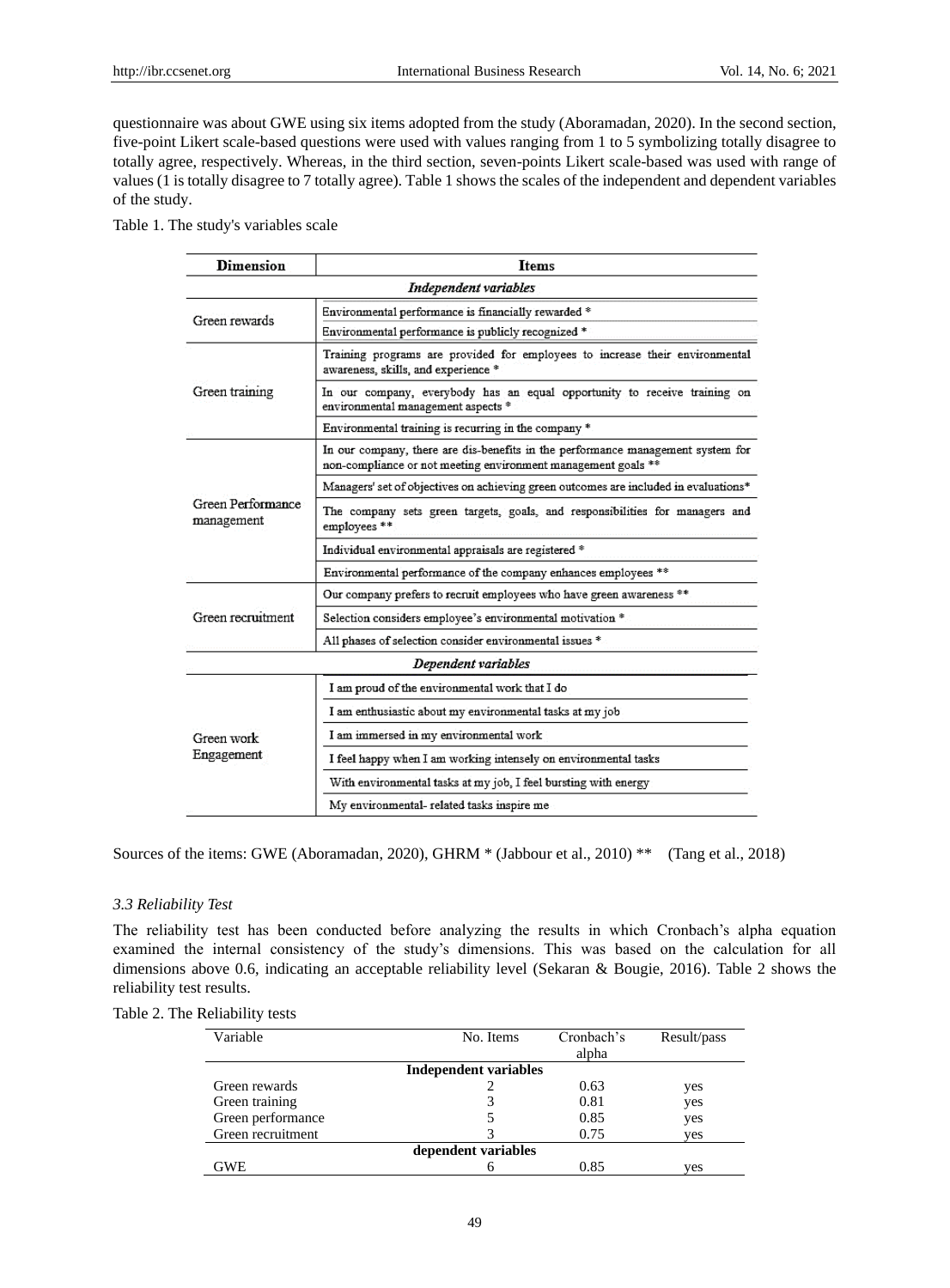## *3.4 Validity Test*

After conducting reliability analysis, the validity test has been conducted to test the validity of the data under study. To test and check the variables, confirmatory factor analysis (CFM) has been applied, and for this purpose the convergent validity test was used. In this test, the degree of correlation of several items for a variable is estimated from the average variance extracted (AVE) of the latent variable, the CR, and subsequent quantifiable variables' loading (Bagozzi, Yi, & Phillips, 1991; Chin, 1998). These studies suggest that the AVE of the study sample should be more than 0.5, whereas the factor loading CR must not be under 0.7. In the following Table 3, the AVE and CR calculations are presented, and all the values are in the accepted range, which validates the study instrument.

#### Table 3. The validity test

| Variable            | Item | <b>AVE</b>                   | CR   | Result/pass |  |
|---------------------|------|------------------------------|------|-------------|--|
|                     |      | <b>Independent variables</b> |      |             |  |
| Green rewards       |      | 0.57                         | 0.72 | yes         |  |
| Green training      |      | 0.65                         | 0.85 | yes         |  |
| Green performance   |      | 0.62                         | 0.89 | yes         |  |
| Green recruitment   |      | 0.59                         | 0.81 | yes         |  |
| dependent variables |      |                              |      |             |  |
| <b>GWE</b>          |      | 0.58                         | 0.83 | yes         |  |

## *3.5 Total Model Fit*

It is recommended by (Hair, Black, & Babin, 2010), that before making conclusions about the model, assessing goodness of fit indices to consider model diagnostics is required. These indices include model's chi-square  $(X^2)$ , comparative fit index (CFI), the root mean square error of approximation (RMSEA), degree of freedom of the model (df), the Tucker-Lewis index (TLI), and the standardized root mean residual (SRMR). The accepted limits of mentioned indices are required to meet for the good model fit measure, and its recommended threshold values are  $X2/df \leq 3$ , RMSEA  $\leq .08$ , CFI > 0.9, TLI close to 1 (Bentler, 1990; Hair et al., 2010). Hence, it is necessary to assess the model fit before conducting final analysis. In Table 4, the key diagnostics are presented which supports the model fit of the dataset. The study model is shown in figure 1.

Table 4. Goodness of fit indices of the total model





Figure 1. The study's model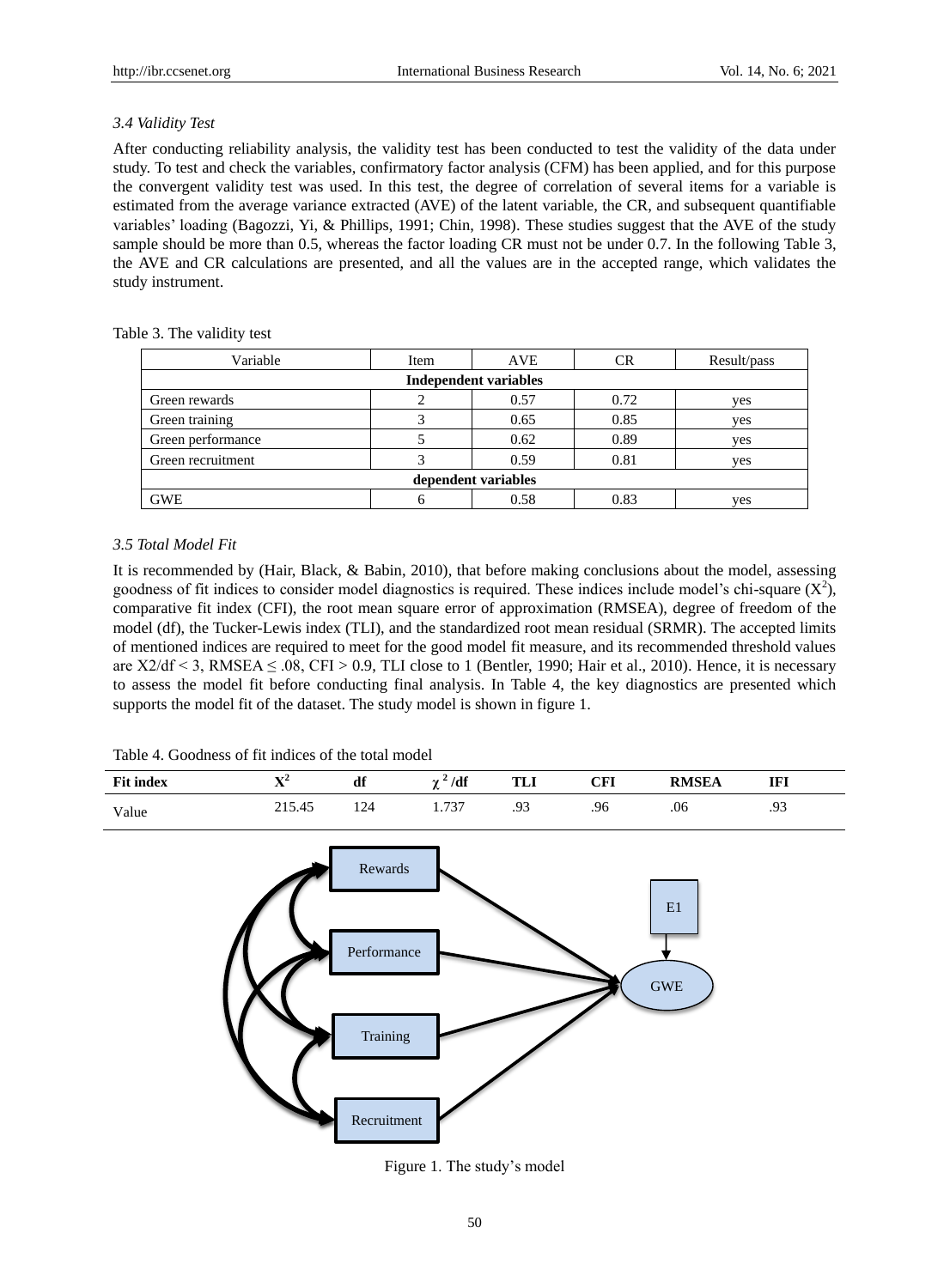## **4. Results**

#### *4.1 Descriptive Analysis*

Table 5 shows the personal traits of the respondents. 64.7% (n=154) of the total participants are males and 35.3% (n=84) are females. Among these respondents around 52% have work experience between 1-3 years. and most of them (around 43%) falls under the category of operational and technical job level., while 64% of the respondent were between 26-34 years old.

| <b>Demographic</b><br>variables | <b>Item</b>                       | Count | Percentage % |
|---------------------------------|-----------------------------------|-------|--------------|
| <b>Gender</b>                   | Male                              | 154   | 64,7         |
|                                 | Female                            | 84    | 35,3         |
|                                 | less than a year                  | 44    | 18.5         |
|                                 | More than 1 year to 3 years       | 124   | 52.1         |
| <b>Job Tenure</b>               | More than 3 years to 6 years      | 32    | 13.4         |
|                                 | More than 6 years to 9 years      | 30    | 12.6         |
|                                 | More than 9 years                 | 8     | 3.4          |
|                                 | Operational and technical $(O&T)$ | 104   | 43.7         |
| <b>Job Level</b>                | Professional (P)                  | 82    | 34.5         |
|                                 | Supervisor $(S)$                  | 24    | 10.1         |
|                                 | Manager (M)                       | 28    | 11.8         |
|                                 | $(18 - 24)$ years old             | 24    | 10.1         |
|                                 | $(25-34)$ years old               | 154   | 64.7         |
|                                 | $(35-44)$ years old               | 46    | 19.3         |
| Age                             | $(45-54)$ years old               | 12    | 5.0          |
|                                 | $(55-64)$ years old               | 2     | .8           |

Table 5. personal characteristics of the participants

#### *4.2 Hypotheses Testing*

In the current study, Structural equation modeling (SEM) is used to test the formulated hypotheses. It is used to determine the relationship between the variables such as, independent variable over a dependent variable, using the covariance matrix. Additionally, the SEM test's main issue is to investigate the correlations amongst variables of the study since it can be used to determine the impact of the independent variables on the dependent ones. Moreover, SEM is used to evaluate the weight of the independent variables over dependent variable, and it will help in predicting the influence of the independent variables on the dependent variable, one advantage of SEM is the ability to conduct confirmatory factor analysis and regression analysis simultaneously (Kaplan, 2001). ). From Table 6-10, the results of SEM analysis are exhibited, and results were obtained by using AMOS 22 package. Moreover, figure 2 displays the study model which shows the path's estimate calculations by using SEM analysis.

## Table 5. Regression weight

| <b>Path coefficient</b> |  | <b>Estimates</b> | S.E.     | C.R. |          |       |
|-------------------------|--|------------------|----------|------|----------|-------|
| <b>GWE</b>              |  | Reward           | 0.760    | 0.37 | 2.036    | 0.04  |
| <b>GWE</b>              |  | Recruitment      | $-0.762$ | 0.46 | $-1.628$ | 0.104 |
| <b>GWE</b>              |  | Training         | 0.277    | 0.11 | 2.543    | 0.01  |
| GWE                     |  | Performance      | 0.200    | 0.33 | 2.028    | 0.05  |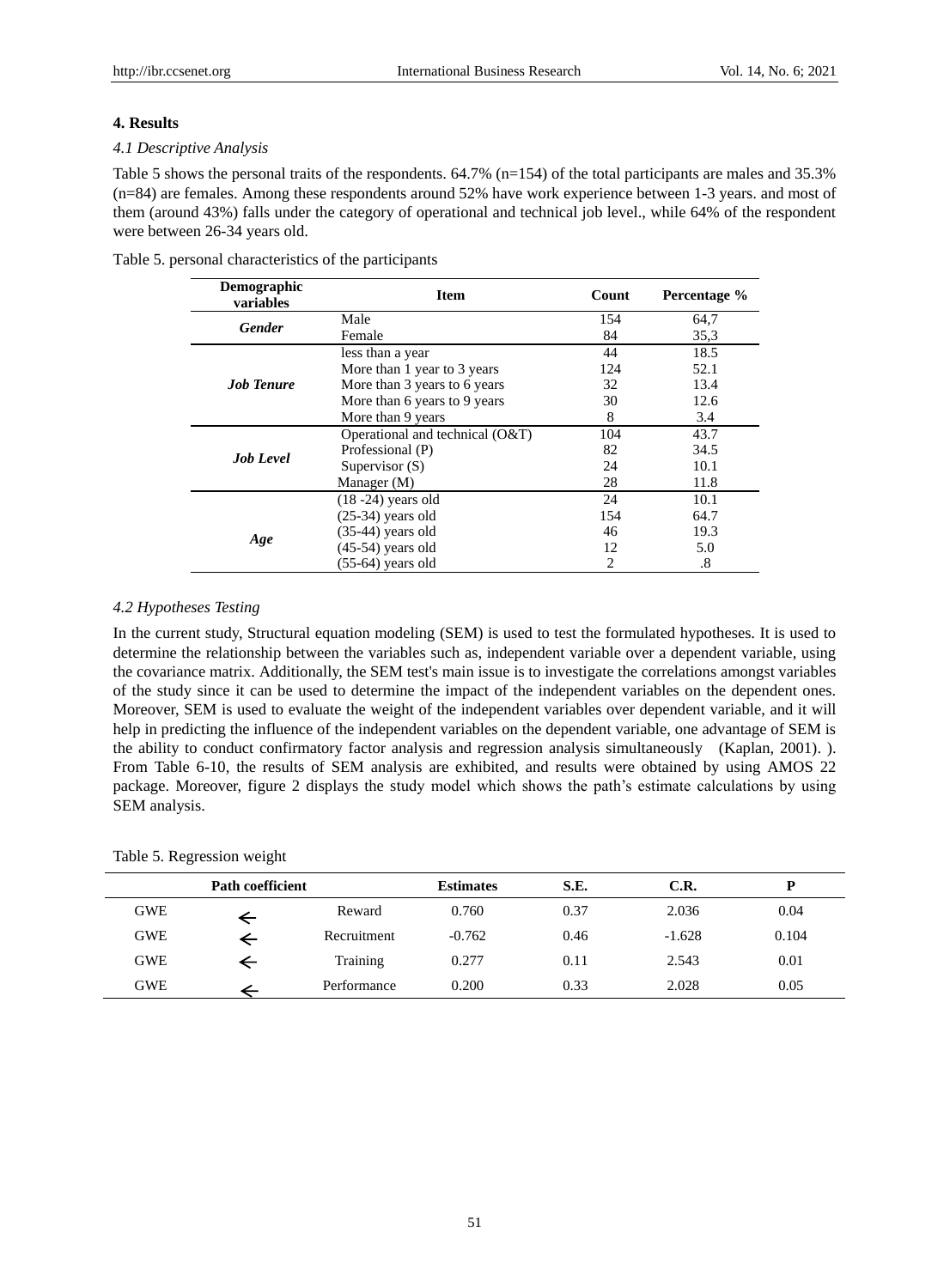

*Note: 0.323 from Table 6; 0.81, 0.26, 0.43, -0.94 from Table 9; 0.54, 0.53, 0.42, 0.60, 0.84, 0.53 from Table 8.*

\*\* P<0.001. \* P<0.01

Figure 2. The study model's results

|  |  |  | Table 6. Squared multiple correlations |
|--|--|--|----------------------------------------|
|--|--|--|----------------------------------------|

| <b>Variable</b> | <b>Estimate</b> |
|-----------------|-----------------|
| GWE             | 0.323           |

# Table 7. Covariances

|             | Path coefficients              |             | <b>Estimate</b> | S.E. | C.R.  | D   |  |
|-------------|--------------------------------|-------------|-----------------|------|-------|-----|--|
| Performance | <-->                           | Training    | .257            | .044 | 5.804 | *** |  |
| Reward      | <-->                           | Training    | .258            | .049 | 5.281 | *** |  |
| Recruitment | <-->                           | Training    | .369            | .054 | 6.786 | *** |  |
| Reward      | $\left\langle --\right\rangle$ | Performance | .149            | .032 | 4.698 | *** |  |
| Reward      | $\left\langle --\right\rangle$ | Recruitment | .284            | .048 | 5.870 | *** |  |
| Recruitment | $\left\langle --\right\rangle$ | Performance | .234            | .041 | 5.749 | *** |  |

\*\*\* P<0.001.

Table 9. Correlations

| <b>Path Coefficients</b> |  |                                                     | <b>Estimates</b> |  |
|--------------------------|--|-----------------------------------------------------|------------------|--|
| Performance              |  | $\left\langle \leftarrow \right\rangle$ Training    | .539             |  |
| Reward                   |  | $\leftarrow$ > Training                             | .607             |  |
| Recruitment              |  | $\leftarrow$ Training                               | .541             |  |
| Reward                   |  | $\left\langle \leftarrow \right\rangle$ Performance | .425             |  |
| Reward                   |  | $\left\langle \text{---} \right\rangle$ Recruitment | .534             |  |
| Recruitment              |  | $\left\langle \leftarrow \right\rangle$ Performance | .840             |  |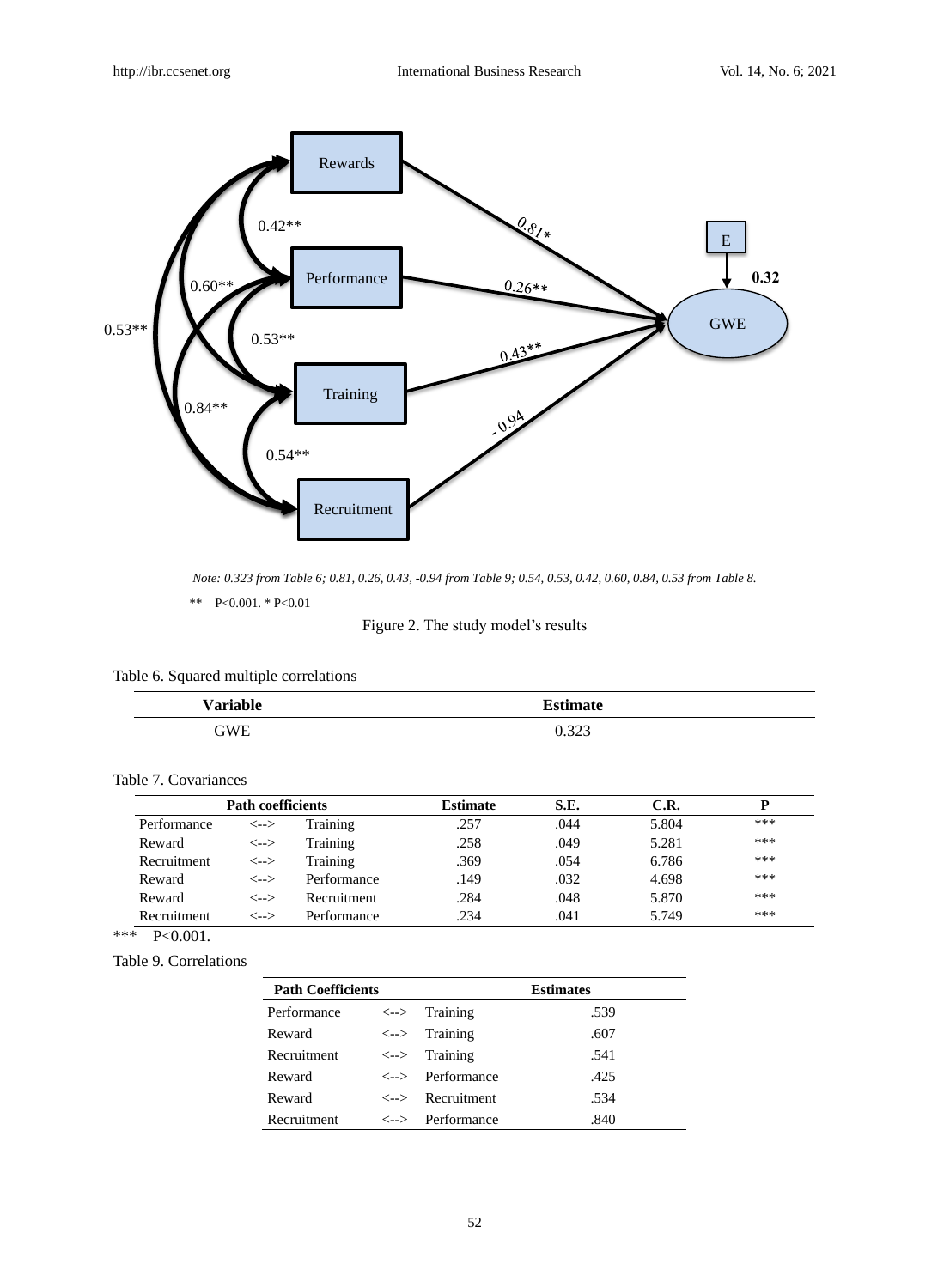| <b>Path coefficient</b> |              |             | <b>Estimates</b> |
|-------------------------|--------------|-------------|------------------|
| <b>GWE</b>              | $\leftarrow$ | Reward      | .816             |
| <b>GWE</b>              | $\leftarrow$ | Recruitment | $-.957$          |
| <b>GWE</b>              | $\equiv$     | Training    | .436             |
| <b>GWE</b>              |              | Performance | .259             |

#### Table 10. Standardized regression weights

#### 4.2.1 Study Main Hypotheses: Green HRM Can Predict GWE

To explain the results of hypothesis testing, an assessment of independent variables was conducted to analyze whether these variables could forecast variance in the dependent variable. In Table 6, the squared multiple correlations were 0.323, indicating that the dependent variable (GWE) variance could be predicted by the independent variables byb32.3 percent. Hence, it was validated that these predictors of GWE can pose significant positive influence on GWE. Referring to correlations table (No. 8), it indicates that the relationship was investigated between the independent variables, the strongest relationship between green recruitment and green performance management  $(r=0.84, P<0.001)$ , as well as between green rewards and green training  $(r=0.607, p<0.001)$ . The relationship between green recruitment and green training (GT) and green selection and recruitment (GSR) and green reward (GR) is very close to each other (0.539, p<0.001, 0.534, p<0.001).

Figure 2 presents the results of the direct path analysis. The results indicated that Green reward is positively associated with GWE ( $\beta = 0.81$ ,  $p = 0.04$ ), green performance is significantly positively associated with GWE ( $\beta$ = 0.26, p < 0.01), and green training is significantly positively associated with GWE ( $\beta$  = 0.43, p < 0.05). Therefore, hypotheses H1-1 H1-2 H1-3 respectively were supported. On the other hand, green recruitment was not significantly associated with GWE ( $\beta$  = 0.43, p> 0.05) therefore, Hypothesis H1-4 was rejected.

- The study model's econometric equation

On the basis of the results from table 6 (regression weight), constructed predictor's values equation is formed: Green reward (GR)  $\beta = 0.760$ , p=0.04; green training (GT)  $\beta = 0.277$ , p=0.01, green performance management (GPM)  $\beta$  = 0.200, p < 0.05.

$$
GWE = 0.760 (GR) + 0.277 (GT) + 0.200 (GPM).
$$

#### **5. Discussion**

The present study explored the relationship between green HRM and green work engagement of the employees working in the energy sector in Hungary. The aim of the research was to analyse the influence of green HRM on the behaviour of the employees towards environmental practices and their work engagement. The results demonstrated that there exists a positive and significant relationship between having a green reward as green HR practice and GWE in the Hungarian energy companies. It was shown that green reward positively and significantly influences the GWE of an employee, Also, it is revealed that green human resources management has a significant positive relationship with GWE. Similarly, the influence of green training on GWE was evaluated, and it was observed that green training has a significant positive relationship with GWE. On contrary, the researchers found that green recruitment and selection were not predicting GWE significantly. These results are in line with previous studies that indicated that providing employees with green HRM practices will motivate them to pay more attention to environmental sustainability and enhance GWE (Ari et al., 2020). Achieving sustainability requires not only compliance with formal rules but also employee work engagement with voluntary green initiatives in the workplace. And this can result from having a Green HRM (Ren, Tang, & E. Jackson, 2018). Applying sustainability in management practices helps in gaining different benefits for organizations like cutting costs, retaining and attract employees with green behaviors and awareness, and improve companies' business. One important aspect of these practices is green HRM which can effect on different green behaviors of employees especially their work engagement (Network for Business Sustainabilty, 2021). Applying suitable green HRM practices through its effect on GWE will improve the competitive advantage of these organizations (Arasli et al., 2020).

In accordance with our findings (Aboramadan, 2020) found that green HRM can predict GWE significantly which in turn causes some green individual outcomes, however the mentioned study used green HRM as one variable without mentioning each practice. In contrast, the current study attempt to provide more detailed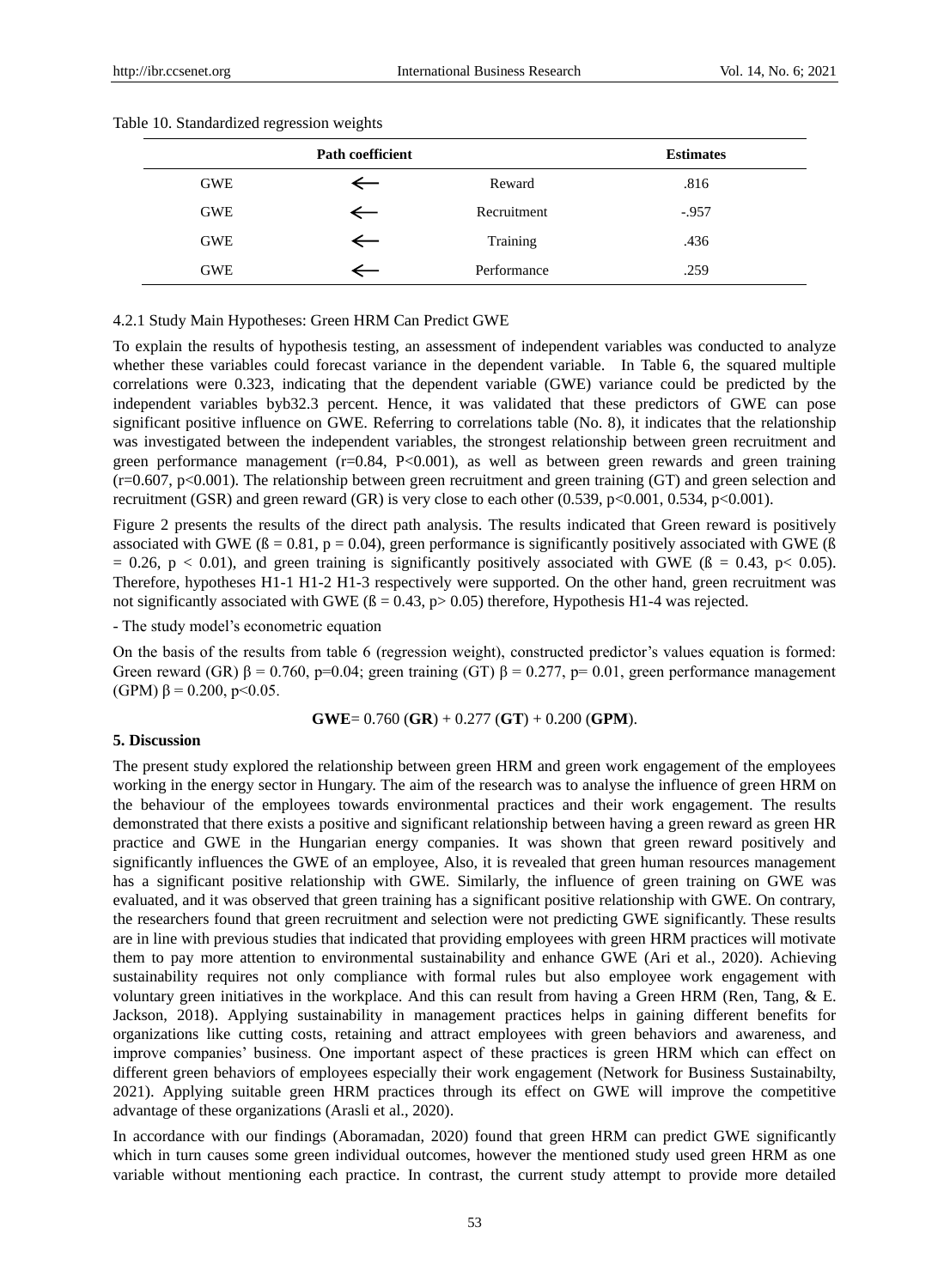explanation of the role of each practice of green HRM to predict GWE.

The results of this study suggests that there exists a significant positive relationship between the selected variables in this model. In other words, the combination of the selected green HRM practices significantly predicts the GWE,  $R^2 = 0.323$ , which means that these selected independent variables could explain 32.3% of the variation of GWE. Therefore, there are still other variables that can explain the variation of GWE such as green development, green empowerment, green work-life balance (Ren et al., 2018). The study's results also converge partially with (Cantor et al., 2012), and their study did not support the role of green rewards in predicting GWE. However, it was reported that supervisor's support could motivate an employee to have higher level of GWE.

The interpretation of the econometric equation of the model indicated that if each of GR, GT, GPM is increased by ten units then it will increase GWE by (7.6, 2.77, and 2.00) units respectively. The researchers could conclude that green rewards are the most effective and strong variable in predicting GWE. The second strongest predictor according to the results of the current study is green training that influences GWE. These results reveal that it is necessary for employees to receive some HR green practices like taking special green training or receiving some rewards to influence their GWE. Furthermore, this study supports the role of green performance management in influencing the GWE, but it was that its impact is not high in comparison to other variables. These results are similar to the results of a recent study that indicated that these three practices are positively associated with work engagement (Arasli et al., 2020).

Finally, the study findings found that green recruitment was not significantly affects GWE, and that might be because the green recruitment practices were not clearly conveyed to the employees at the time of their recruitment and selection. As green recruitment was not significantly associated with GWE in our findings, it contradicts the findings of the study conducted by (Ari et al., 2020) , who found that it is positively associated with GWE.

## **6. Conclusions**

This study highlighted the understanding of green work engagement and the variables that influence it. The study aimed to study the impact of perceived green HRM practices to enhance green work engagement. SEM was used to analyze the data and to measure the relationship between the study variables. This study focused on four different green HRM practices and explored the effects of each one of them separately on green work engagement. The study indicated that green rewards, green training, and green performance management are important predictors of green work engagement whereas green recruitment was not significantly associated with green work engagement. Among these variables, the study indicated that green rewards had the highest impact on predicting green work engagement. The results support the researchers' argument that green HRM practices can predict green work engagement in Hungary's energy companies.

This study provided novel results and expanded the knowledge regarding green work engagement since very few recent studies have focused on it. It attempts to enrich the literature and to bridge the research gap on the relationship between the studied GHRM practices and green work engagement. The study also supported the results of the previous studies which focused on same variables of the study and it emphasized the validity of the measures scales.

# **7. Limitations**

Even though the results were satisfying compared to the hypothesis, several limitations were encountered throughout the research. First and most important, the data was collected from only three companies. Not all employees were helpful in answering the questionnaires, which caused the sample to be relatively small (N=238) for quantitative analysis. Another important limitation was the lack of literature that built the relationship between green HRM and GWE since the last variable is a relatively new term for research.

## **8. Recommendations**

The authors recommend companies that want to enhance their employees' green work engagement throughout implementing green human resources management practices within their companies, especially by focusing on green rewards systems and green training, which may result in an enhanced GWE. The authors also recommend the companies to give attention to green performance since it could predict at low-level GWE.

As practical recommendations, it is implied on HR managers to employ and execute green management practices at each, and every hierarchical level of their organization and it is required for them as well to follow these practices individually. It implies that HR managers and the organizations should develop and perform such green practices that will provide a point of reference for the employees to follow them, and as a result it will generate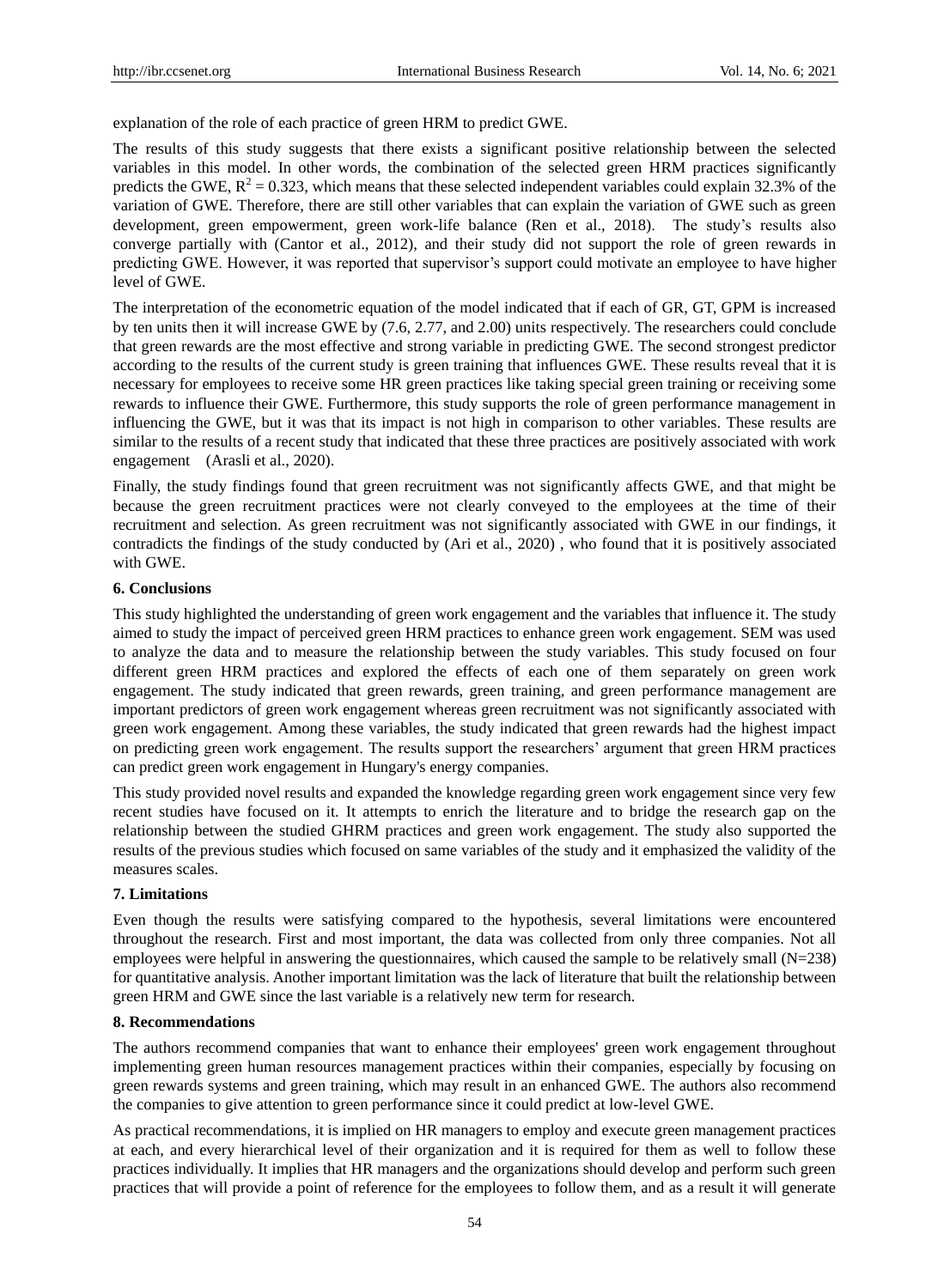strong work engagement of employees. It should be the role of HR managers to provide and simplify green management to their employees to make them accomplish green HRM practices that will add to their green values and green work engagement.

This study explicitly focused on four green HRM practices like green training, green rewards, green recruitment, and green performance. Therefore, it is recommended for future studies to incorporate other green HRM practices in their model for better understanding of the influence of such practices on green behaviors of employees. These additional practices could include green development, green work-life balance, green empowerment etc., and should specifically focus on employee's engagement as it is crucial to achieve competitive advantage. Moreover, future research can apply the comprehensive model of this study in other sectors to explain its relevance in the companies with different fields and work environment. Also, the study focused only on the direct effects of GHRM on GWE however, there could be some factors that affect this relationship related to organizational climate or personal traits of the employees. Therefore, it would be interesting for future researchers to focus on these variables as moderators or mediators in this relationship.

#### **References**

- Ababneh, O. M. A. (2021). How do green HRM practices affect employees' green behaviors? The role of employee engagement and personality attributes. *Journal of Environmental Planning and Management*, 1-23. <https://doi.org/10.1080/09640568.2020.1814708>
- Aboramadan, M. (2020). The effect of green HRM on employee green behaviors in higher education: the mediating mechanism of green work engagement. *International Journal of Organizational Analysis, ahead-of-print* (ahead-of-print). <https://doi.org/10.1108/ijoa-05-2020-2190>
- Ahmad, S. (2015). Green Human Resource Management: Policies and practices. *Cogent Business & Management, 2*(1), 1030817. <https://doi.org/10.1080/23311975.2015.1030817>
- Ahmed, U., AlZgool, M. R. H., & Shah, S. M. M. (2019). The impact of green human resource practices on environmental sustainability. *Polish Journal of Management Studies, 20*. <https://doi.org/10.17512/pjms.2019.20.1.01>
- Aktar, A., & Islam, Y. (2019). Green Human Resource Management Practices and Employee Engagement: Empirical Evidence from RMG sector in Bangladesh. https://doi.org/10.2139/ssrn.3363860
- Alshaabani, A., & Rudnak, I. (2020). Impact of diversity Management Practices on Organizational Climate- An Egyptian Study. *Vadyba Journal of Management, 1*(36), 7-17. <https://doi.org/10.38104/vadyba.2020.01>
- Ángel del Brío, J., Junquera, B., & Ordiz, M. (2008). Human resources in advanced environmental approaches–a case analysis. *International Journal of Production Research, 46*(21), 6029-6053. <https://doi.org/10.1080/00207540701352094>
- Arasli, H., Nergiz, A., Yesiltas, M., & Gunay, T. (2020). Human Resource Management Practices and Service Provider Commitment of Green Hotel Service Providers: Mediating Role of Resilience and Work Engagement. *12*(21), 9187. <https://doi.org/10.3390/su12219187>
- Ari, E., Karatepe, O. M., Rezapouraghdam, H., & Avci, T. J. S. (2020). A Conceptual Model for Green Human Resource Management: Indicators, Differential Pathways, and Multiple Pro-Environmental Outcomes. *12*(17), 7089. https://doi.org/10.3390/su12177089
- Arulrajah, A. A., Opatha, H., & Nawaratne, N. (2015). Green human resource management practices: A review. *Sri Lankan Journal of Human Resource Management, 5*(1). https://doi.org/10.4038/sljhrm.v5i1.5624
- Bagozzi, R. P., Yi, Y., & Phillips, L. W. (1991). Assessing Construct Validity in Organizational Research. *Administrative Science Quarterly, 36*(3), 421-458. <https://doi.org/10.2307/2393203>
- Bakker Arnold, B., & Demerouti, E. (2008). Towards a model of work engagement. *Career Development International, 13*(3), 209-223. <https://doi.org/10.1108/13620430810870476>
- Bentler, P. M. (1990). Comparative fit indexes in structural models. *Psychol Bull, 107*(2), 238-246. <https://doi.org/10.1037/0033-2909.107.2.238>
- Cantor, D. E., Morrow, P. C., & Montabon, F. (2012). Engagement in Environmental Behaviors Among Supply Chain Management Employees: An Organizational Support Theoretical Perspective. *Journal of Supply Chain Management, 48*(3), 33-51. <https://doi.org/10.1111/j.1745-493X.2011.03257.x>
- Casey, D., & Sieber, S. (2016). Employees, sustainability and motivation: Increasing employee engagement by addressing sustainability and corporate social responsibility. *Research in Hospitality Management, 6*(1),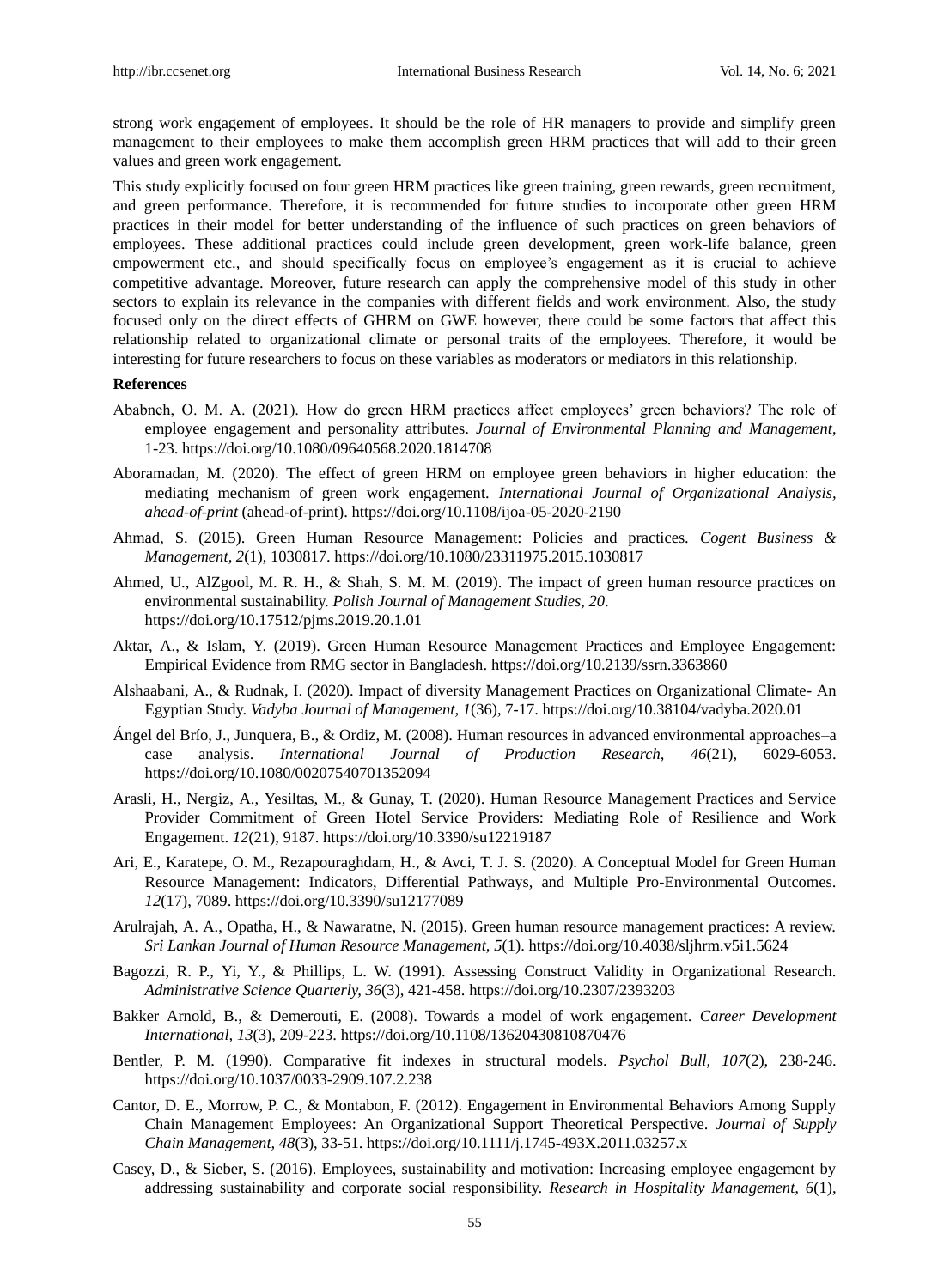69-76. <https://doi.org/10.2989/RHM.2016.6.1.9.1297>

- Chaudhary, R. (2019). Green human resource management in Indian automobile industry. *Journal of Global Responsibility*. https://doi.org/10.1108/JGR-12-2018-0084
- Chaudhary, R. (2020). Green human resource management and employee green behavior: an empirical analysis. *Corporate Social Responsibility Environmental Management, 27*(2), 630-641. <https://doi.org/10.1002/csr.1827>
- Chin, W. W. (1998). Commentary: Issues and Opinion on Structural Equation Modeling. *MIS Quarterly, 22*(1), vii-xvi.
- Curkovic, S., Melnyk, S. A., Handfield, R. B., & Calantone, R. (2000). Investigating the linkage between total quality management and environmentally responsible manufacturing. *IEEE Transactions on Engineering Management, 47*(4), 444-464. <https://doi.org/10.1109/17.895340>
- Daily, B. F., & Huang, S. C. (2001). Achieving sustainability through attention to human resource factors in environmental management. *International Journal of Operations & Production Management, 21*(12), 1539-1552. <https://doi.org/10.1108/01443570110410892>
- DuBois, C. L., & Dubois, D. A. J. H. R. M. (2012). Strategic HRM as social design for environmental sustainability in organization. *Human Resource Management, 51*(6), 799-826. <https://doi.org/10.1002/hrm.21504>
- Dumont, J., Shen, J., & Deng, X. (2017). Effects of Green HRM Practices on Employee Workplace Green Behavior: The Role of Psychological Green Climate and Employee Green Values. *Human Resource Management, 56*(4), 613-627. <https://doi.org/10.1002/hrm.21792>
- Goswami, T., & Ranjan, S. (2015). Approach to sustainability in current scenario. *Journal for Studies in Management and Planning, 1*(4), 250-259.
- Haddock-Millar, J., Sanyal, C., & Müller-Camen, M. (2016). Green human resource management: a comparative qualitative case study of a United States multinational corporation. *The International Journal of Human Resource Management, 27*(2), 192-211. <https://doi.org/10.1080/09585192.2015.1052087>
- Hair, J. F., Black, W. C., & Babin, B. J. (2010). *Multivariate Data Analysis: A Global Perspective*: Pearson Education.
- Halawi, A., & Zaraket, W. (2018). Impact of Green Human Resource Management on Employee Behaviour. *Journal of Applied Business Research, 6*.
- Hobfoll, S. E. (2001). The Influence of Culture, Community, and the Nested-Self in the Stress Process: Advancing Conservation of Resources Theory. *Applied Psychology, 50*(3), 337-421. <https://doi.org/10.1111/1464-0597.00062>
- Jabbar, M. H., & Abid, M. (2015). *A study of green HR practices and its impact on environmental performance: A review*.
- Jabbour, C. J. C. (2011). How green are HRM practices, organizational culture, learning and teamwork? A Brazilian study. *Industrial and Commercial Training, 43*(2), 98-105. <https://doi.org/10.1108/00197851111108926>
- Jabbour, C. J. C. (2013). Environmental training in organisations: From a literature review to a framework for future research. *Resources, Conservation and Recycling, 74*, 144-155. <https://doi.org/10.1016/j.resconrec.2012.12.017>
- Jabbour, C. J. C., Santos, F. C. A., & Nagano, M. S. (2008). Environmental management system and human resource practices: is there a link between them in four Brazilian companies? *Journal of Cleaner Production, 16*(17), 1922-1925. https://doi.org/10.1016/j.jclepro.2008.02.004
- Jabbour, C. J. C., Santos, F. C. A., & Nagano, M. S. (2010). Contributions of HRM throughout the stages of environmental management: methodological triangulation applied to companies in Brazil. *The International Journal of Human Resource Management, 21*(7), 1049-1089. <https://doi.org/10.1080/09585191003783512>
- Jackson, S. E., Renwick, D. W. S., Jabbour, C. J. C., & Muller-Camen, M. (2011). State-of-the-Art and Future Directions for Green Human Resource Management: Introduction to the Special Issue. *25*(2), 99-116. <https://doi.org/10.1177/239700221102500203>
- Jerez-Gómez, P., Céspedes-Lorente, J., & Valle-Cabrera, R. (2005). Organizational learning and compensation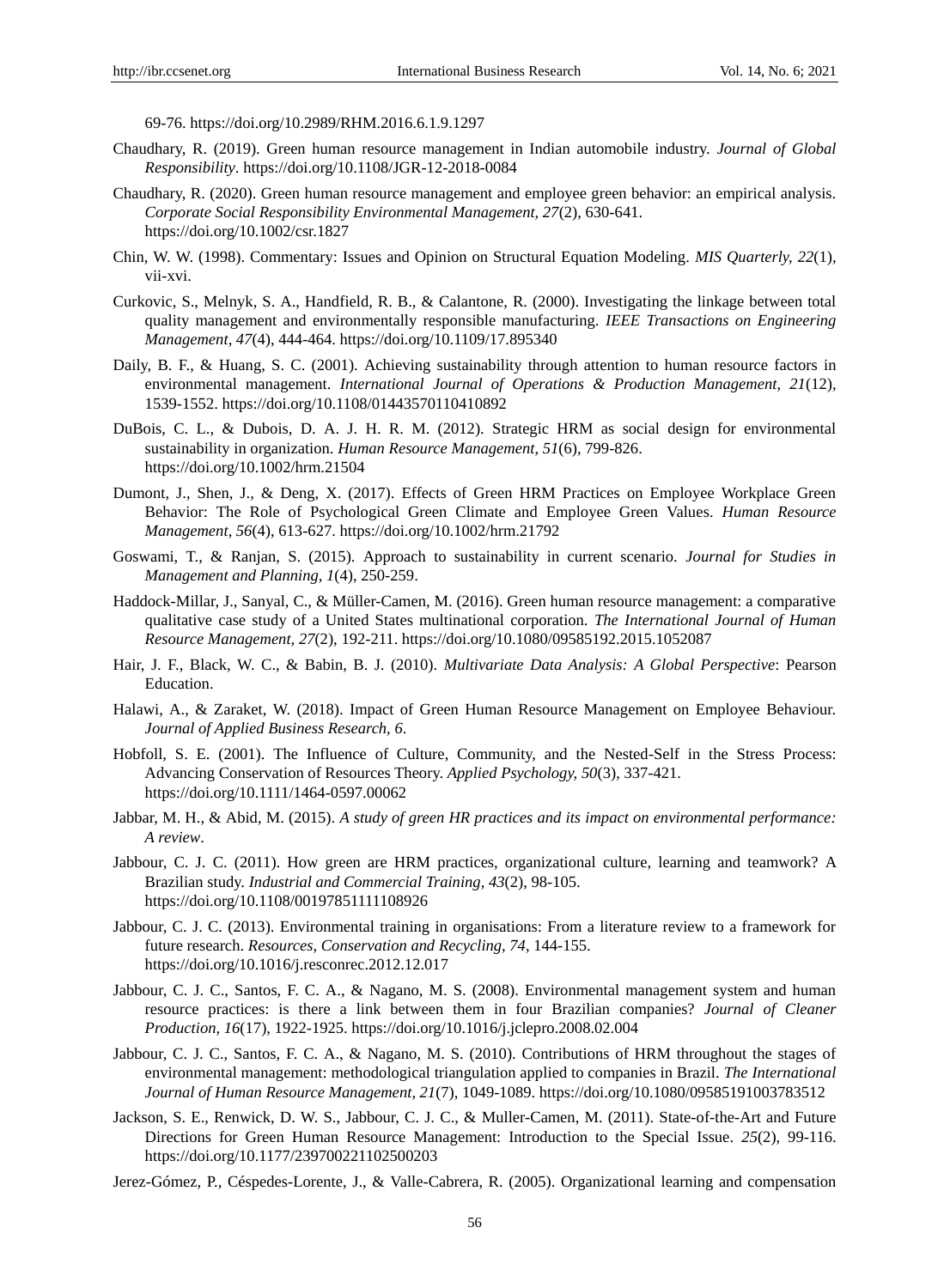strategies: Evidence from the Spanish chemical industry. *44*(3), 279-299. <https://doi.org/10.1002/hrm.20071>

- Jyoti, K. (2019). *Green HRM–People Management Commitment to Environmental Sustainability.* Paper presented at the Proceedings of 10th International Conference on Digital Strategies for Organizational Success. https://doi.org/10.2139/ssrn.3323800
- Kane, A. (2011). Green recruitment, development and engagement. In D. Bartlett (Ed.), *Going green: The psychology of sustainability in the workplace* (pp. 6). London: Metropolitan University
- Kaplan, D. (2001). Structural Equation Modeling. In N. J. Smelser & P. B. Baltes (Eds.), *International Encyclopedia of the Social & Behavioral Sciences* (pp. 15215-15222). Oxford: Pergamon. https://doi.org/10.1016/B0-08-043076-7/00776-2
- Kim, Y. J., Kim, W. G., Choi, H. M., & Phetvaroon, K. (2019). The effect of green human resource management on hotel employees' eco-friendly behavior and environmental performance. *International Journal of Hospitality Management, 76*, 83-93. <https://doi.org/10.1016/j.ijhm.2018.04.007>
- Luu Tuan, T. (2017). CSR and organizational citizenship behavior for the environment in hotel industry: The moderating roles of corporate entrepreneurship and employee attachment style. *International Journal of Contemporary Hospitality Management, 29*(11), 2867-2900. <https://doi.org/10.1108/IJCHM-02-2016-0080>
- Naz, F., Oláh, J., Vasile, D., & Magda, R. (2020). Green Purchase Behavior of University Students in Hungary: An Empirical Study. *Sustainability, 12*(23), 10077. https://doi.org/10.3390/su122310077
- Network for Business Sustainabilty. (2021). *Employee Engagement and Going Green.* Retrieved from <https://www.nbs.net/articles/engaging-employees-in-going-green>
- North, K. (1997). *Environmental Business Management: An Introduction*: International Labour Office.
- Ojo, A. O., & Raman, M. (2019). *Role of Green HRM Practices in Employees' Pro-environmental IT Practices.* Paper presented at the New Knowledge in Information Systems and Technologies, Cham. https://doi.org/10.1007/978-3-030-16181-1\_64
- Opatha, H. H. D. N. P., & Arulrajah, A. A. (2014). Green Human Resource Management: Simplified General Reflections. *International Business Research, 7*(8). <https://doi.org/10.5539/ibr.v7n8p101>
- Paillé, P., Chen, Y., Boiral, O., & Jin, J. (2014). The Impact of Human Resource Management on Environmental Performance: An Employee-Level Study. *Journal of Business Ethics, 121*(3), 451-466. <https://doi.org/10.1007/s10551-013-1732-0>
- Pham, D. D. T., Paillé, P., & Halilem, N. (2019). Systematic review on environmental innovativeness: A knowledge-based resource view. *Journal of Cleaner Production, 211*, 1088-1099. <https://doi.org/10.1016/j.jclepro.2018.11.221>
- Ranasinghe, V., & Welmilla, I. (2020). Green Employee Engagement. In *Contemporary Developments in Human Resource Management*. Sri Lanka: Department of Human Resource Management, University of Kelaniya.
- Rani, S., & Mishra, K. (2014). Green HRM: Practices and strategic implementation in the organizations. *International Journal on Recent Innovation Trends in Computing Communication, 2*(11), 3633-3639. <https://doi.org/10.17762/ijritcc.v2i11.3525>
- Ren, S., Tang, G., & E. Jackson, S. (2018). Green human resource management research in emergence: A review and future directions. *Asia Pacific Journal of Management, 35*(3), 769-803. <https://doi.org/10.1007/s10490-017-9532-1>
- Renwick, D., Redman, T., & Maguire, S. (2008). Green HRM: A review, process model, and research agenda. *University of Sheffield Working Paper, 1*, 1-46. Retrieved from [https://www.sheffield.ac.uk/polopoly\\_fs/1.120337!/file/Green-HRM.pdf](https://www.sheffield.ac.uk/polopoly_fs/1.120337!/file/Green-HRM.pdf)
- Renwick, D., Redman, T., & Maguire, S. (2013). Green Human Resource Management: A Review and Research Agenda. *International Journal of Management Reviews, 15*(1), 1-14. <https://doi.org/10.1111/j.1468-2370.2011.00328.x>
- Saratun, M. (2016). Performance management to enhance employee engagement for corporate sustainability. *Asia-Pacific Journal of Business Administration, 8*(1), 84-102. <https://doi.org/10.1108/APJBA-07-2015-0064>
- Schaufeli, W. B., Salanova, M., González-romá, V., & Bakker, A. B. (2002). The Measurement of Engagement and Burnout: A Two Sample Confirmatory Factor Analytic Approach. *Journal of Happiness Studies, 3*(1),